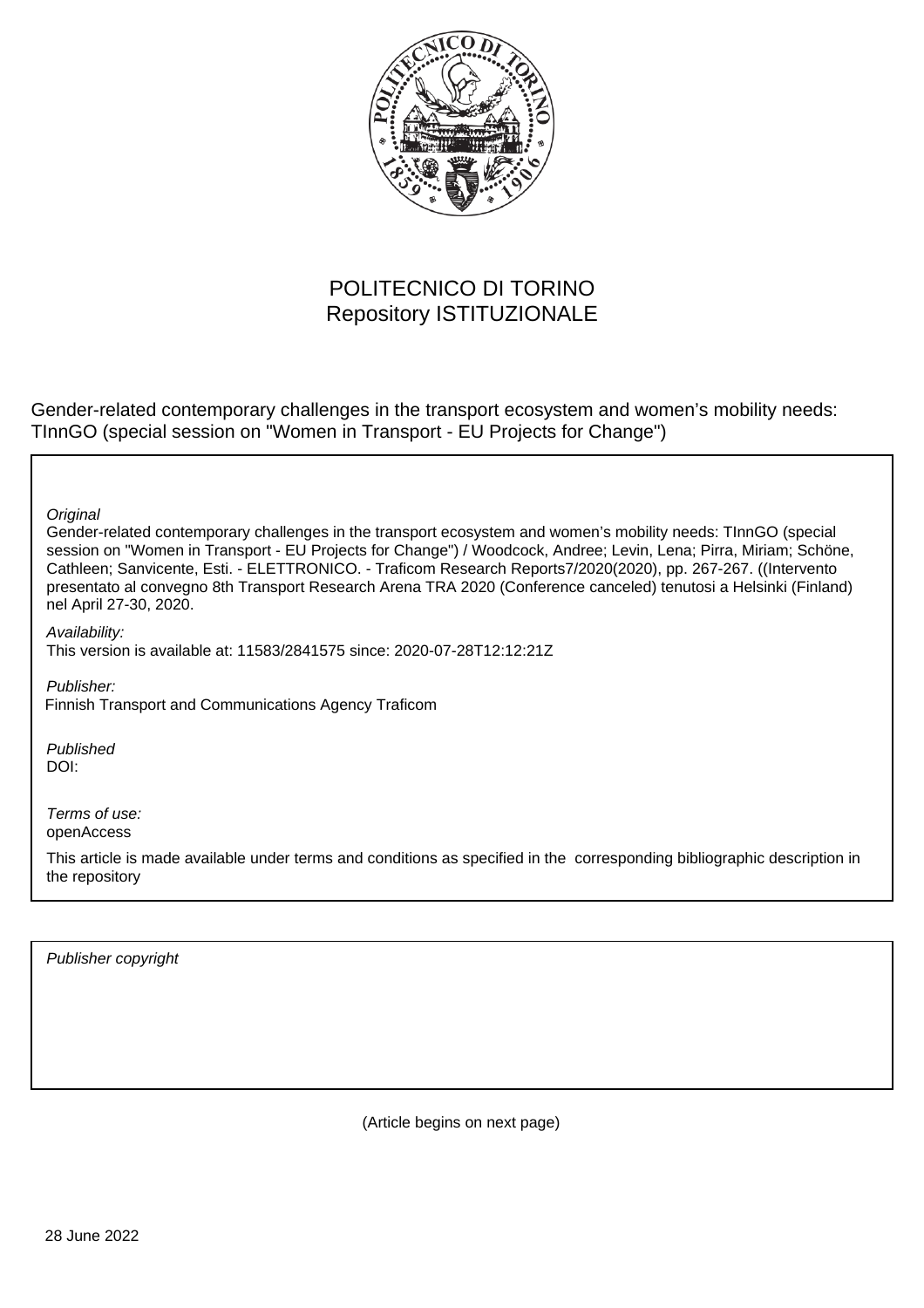

# **Proceedings of TRA2020, the 8th Transport Research Arena**

Rethinking transport – towards clean and inclusive mobility

Toni Lusikka, (ed.)

Hosted and organised by Co-organised by









European Commission

Together with



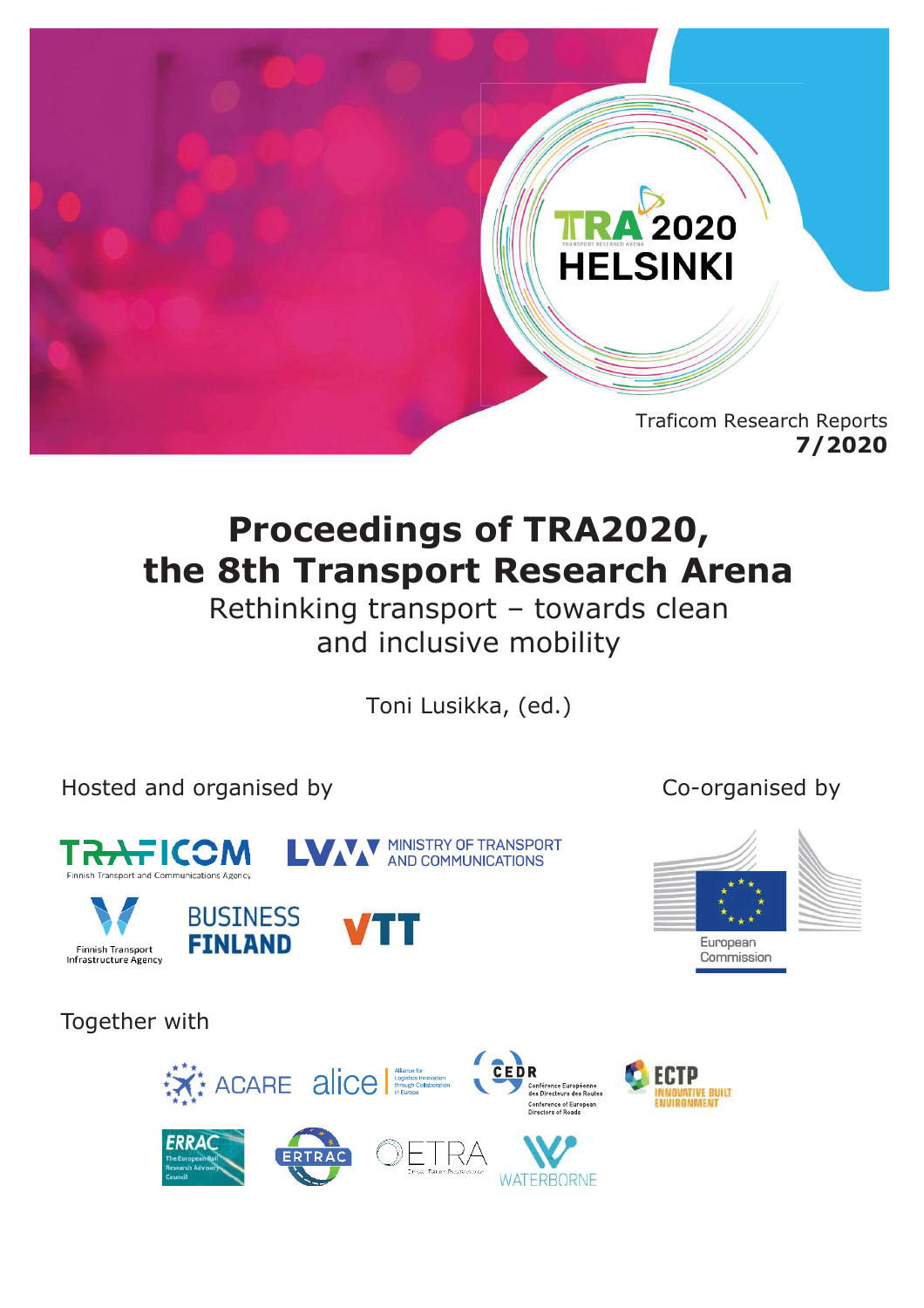

Date of publication 28/5/2020

Title of publication Proceedings of TRA2020, the 8th Transport Research Arena: Rethinking transport – towards clean and inclusive mobility Author(s) Lusikka Toni (ed.)

Commissioned by, date Finnish Transport and Communications Agency Traficom

Publication series and number **Traficom Research Reports 7/2020**

ISSN (online) 2669-8781 ISBN (online) 978-952-311-484-5

Keywords

TRA2020, Transport Research Arena, conference

#### **Abstract**

This publication presents the proceedings of TRA2020, the 8<sup>th</sup> Transport Research Arena, which was planned to be held on 27-30 April 2020 in Helsinki. The physical conference event was cancelled due to the COVID-19 pandemic.

All work presented in this Book of Abstracts was peer-reviewed and accepted for the conference. Authors were encouraged to publish their full paper in a repository of their choice with a mention of TRA2020. Authors were invited to provide a link to the full paper to be included in this Book of Abstracts. If the link is not available, please contact the corresponding author to request the full paper.

Selection of TRA2020 papers were published in Special Issues of following journals: European Transport Research Review (Vol. 11-12) and Utilities Policy (Vol. 62 & 64).

Papers with a TRA VISIONS 2020 senior researcher winner as an author are marked with large yellow stars. Smaller stars stand for papers with an author shortlisted in the TRA VISIONS 2020 competition. The EC has supported the best senior researchers involved in EU projects with the TRA VISIONS awards.

The organisers of TRA2020 and the publisher of this document make no representation, express or implied, with regard to the accuracy of the information contained in this document and cannot accept any legal responsibility or liability for any errors or omission that may be made. The document may contain links to services other than the publisher's or organizers' services. The organisers and the publisher are not responsible for the content, availability, accuracy or proprietary or copyright rights of such third-party service providers.

| Contact person | Language<br>English                                                            | Confidence status | Pages, total<br>299 |
|----------------|--------------------------------------------------------------------------------|-------------------|---------------------|
| Distributed by | Published by<br><b>Finnish Transport and Communications Agency</b><br>Traficom |                   |                     |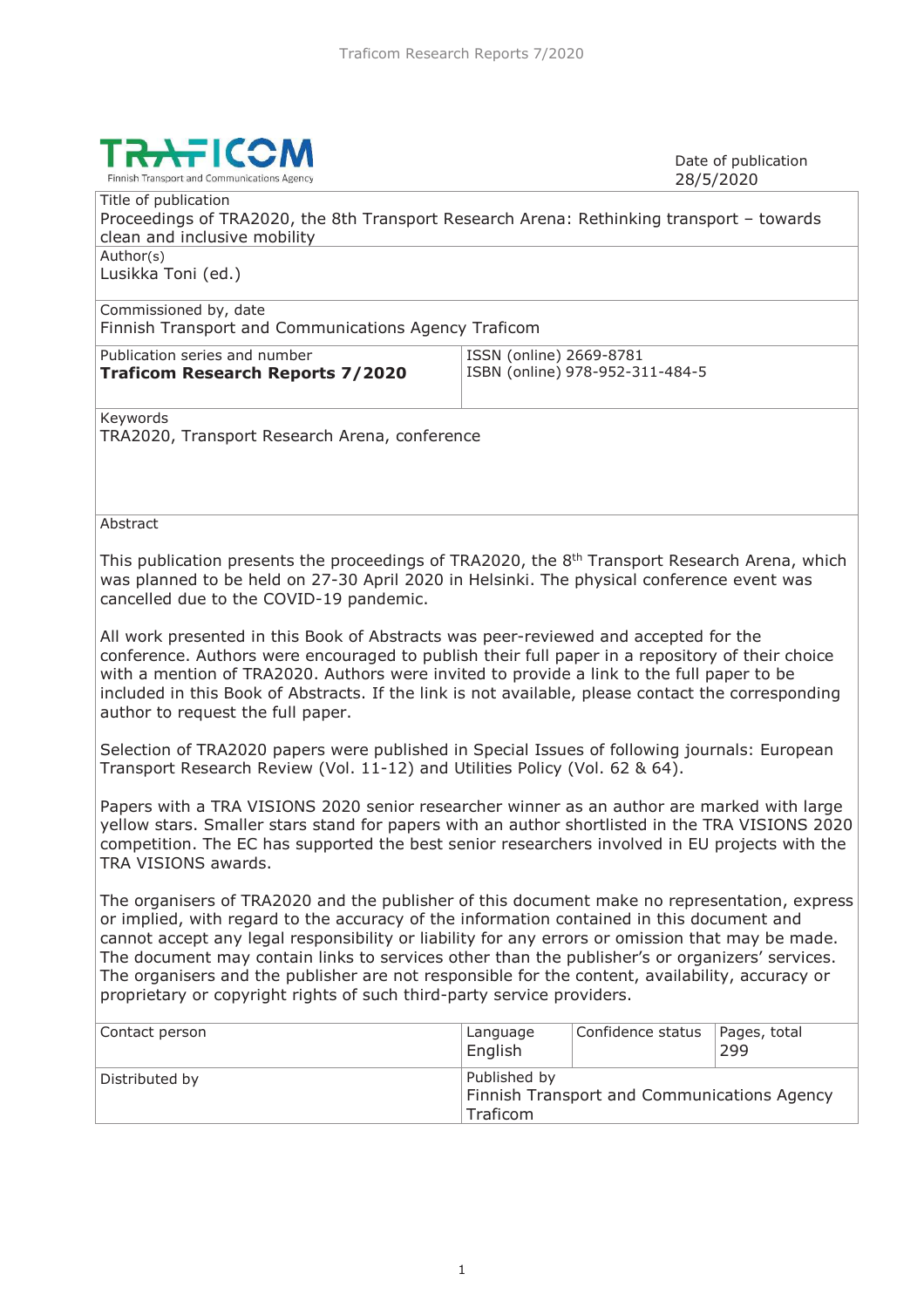

Julkaisupäivämäärä 28.5.2020

| Julkaisun nimi                                                                                          |                |                                        |                   |
|---------------------------------------------------------------------------------------------------------|----------------|----------------------------------------|-------------------|
| Proceedings of TRA2020, the 8th Transport Research Arena: Rethinking transport - towards                |                |                                        |                   |
| clean and inclusive mobility                                                                            |                |                                        |                   |
| Tekijät                                                                                                 |                |                                        |                   |
| Lusikka Toni (ed.)                                                                                      |                |                                        |                   |
|                                                                                                         |                |                                        |                   |
| Toimeksiantaja ja asettamispäivämäärä                                                                   |                |                                        |                   |
| Liikenne- ja viestintävirasto Traficom                                                                  |                |                                        |                   |
|                                                                                                         |                |                                        |                   |
| Julkaisusarjan nimi ja numero                                                                           |                | ISSN(verkkojulkaisu) 2669-8781         |                   |
| Traficomin tutkimuksia ja selvityksiä                                                                   |                | ISBN(verkkojulkaisu) 978-952-311-484-5 |                   |
| 7/2020                                                                                                  |                |                                        |                   |
| Asiasanat                                                                                               |                |                                        |                   |
| TRA2020, Transport Research Arena, konferenssi                                                          |                |                                        |                   |
|                                                                                                         |                |                                        |                   |
| Tiivistelmä                                                                                             |                |                                        |                   |
|                                                                                                         |                |                                        |                   |
| Tässä julkaisussa esitellään abstraktit niistä konferenssipapereista, jotka oli tarkoitus esittää       |                |                                        |                   |
| kahdeksannessa Transport Research Arena -konferenssissa TRA2020 Helsingissä 27.-                        |                |                                        |                   |
|                                                                                                         |                |                                        |                   |
| 30.4.2020. Konferenssi peruutettiin COVID-19-pandemian vuoksi.                                          |                |                                        |                   |
|                                                                                                         |                |                                        |                   |
| Kaikki tässä abstraktijulkaisussa esitetyt työt on vertaisarvioitu ja hyväksytty konferenssiin.         |                |                                        |                   |
| Kirjoittajia on kannustettu julkaisemaan koko paperinsa valitsemassaan tietokannassa ja                 |                |                                        |                   |
| mainitsemaan siinä yhteydessä TRA2020:n. Kirjoittajilta pyydettiin koko konferenssipaperiin             |                |                                        |                   |
| vievä linkki liitettäväksi tähän julkaisuun. Jos linkkiä ei ole käytettävissä, paperia voi pyytää       |                |                                        |                   |
| suoraan kirjoittajalta.                                                                                 |                |                                        |                   |
|                                                                                                         |                |                                        |                   |
| Valikoituja TRA2020-konferenssipapereita julkaistiin kahden tieteellisen journaalin                     |                |                                        |                   |
| erikoisnumeroissa: European Transport Research Review'ssa (Vol. 11-12) ja Utilities Policyssa           |                |                                        |                   |
| (Vol. 62 & 64).                                                                                         |                |                                        |                   |
|                                                                                                         |                |                                        |                   |
| Konferenssipaperit, joiden kirjoittajat on palkittu kokeneiden tutkijoiden TRA VISIONS 2020 -           |                |                                        |                   |
| kilpailussa, on merkitty suurilla keltaisilla tähdillä. Pienemmillä tähdillä on merkitty paperit,       |                |                                        |                   |
| joiden kirjoittajat olivat ehdolla TRA VISIONS 2020 -kilpailussa. Euroopan komissio on tukenut          |                |                                        |                   |
| TRA VISIONS -palkinnoilla parhaita kokeneita tutkijoita, jotka ovat mukana EU-hankkeissa.               |                |                                        |                   |
|                                                                                                         |                |                                        |                   |
| TRA2020:n järjestäjät ja tämän asiakirjan julkaisija eivät vastaa suoraan tai epäsuorasti tämän         |                |                                        |                   |
| asiakirjan sisältämien tietojen oikeellisuudesta eikä niillä ole mahdollisiin virheisiin tai            |                |                                        |                   |
| poisjättöihin liittyviä oikeudellisia velvollisuuksia tai vastuita. Asiakirjassa voi olla linkkejä      |                |                                        |                   |
| muihin kuin julkaisijan tai järjestäjien palveluihin. Järjestäjät ja julkaisija eivät vastaa tällaisten |                |                                        |                   |
| kolmansina osapuolina olevien palveluntarjoajien sisällöstä, saatavuudesta, oikeellisuudesta tai        |                |                                        |                   |
| omistus- tai tekijänoikeuksista.                                                                        |                |                                        |                   |
|                                                                                                         |                |                                        |                   |
| Yhteyshenkilö                                                                                           | Raportin kieli | Luottamuksellisuus                     | Kokonaissivumäärä |
|                                                                                                         | englanti       |                                        | 299               |
|                                                                                                         |                |                                        |                   |
| Jakaja                                                                                                  | Kustantaja     |                                        |                   |
|                                                                                                         |                | Liikenne- ja viestintävirasto Traficom |                   |
|                                                                                                         |                |                                        |                   |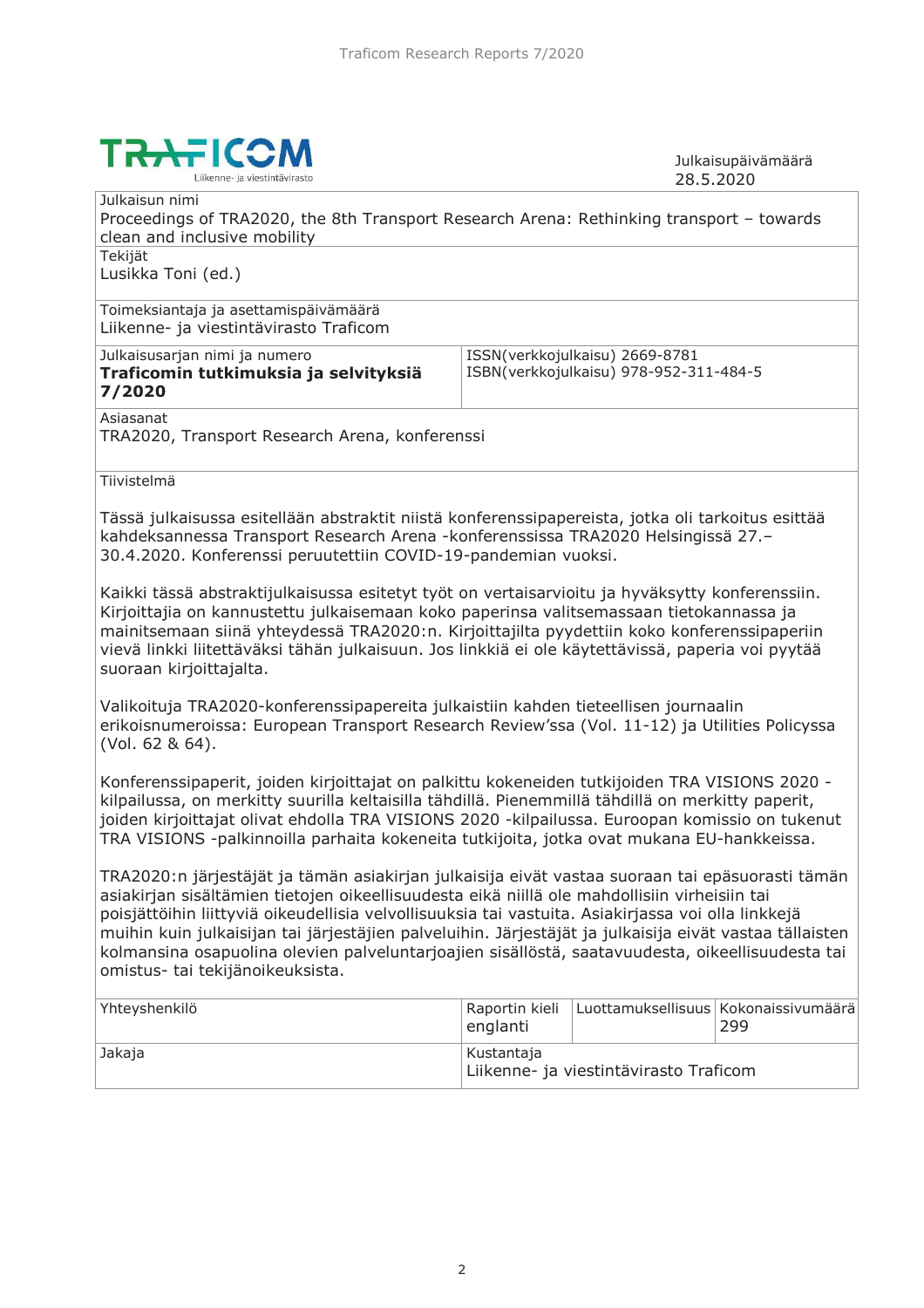

Utgivningsdatum 28.5.2020

**Publikation** Proceedings of TRA2020, the 8th Transport Research Arena: Rethinking transport – towards clean and inclusive mobility Författare Toni Lusikka (ed.) Tillsatt av och datum Transport- och kommunikationsverket Traficom Publikationsseriens namn och nummer ISSN (webbpublikation) 2669-8781

| Traficoms forskningsrapporter och | ISBN (webbpublikation) 978-952-311-484-5 |
|-----------------------------------|------------------------------------------|
| utredningar 7/2020                |                                          |

Ämnesord

TRA2020, Transport Research Arena, konferens

Sammandrag

Denna skrift innehåller publikationerna från den 8:e Transport Research Arena-konferensen TRA2020, som skulle ha ägt rum 27–30 april 2020 i Helsingfors. Konferensen ställdes in på grund av covid-19-pandemin.

Alla texter i skriften har granskats enligt peer review-förfarande och godkänts för konferensen. Författarna har uppmuntrats att publicera sina fullständiga artiklar i valfritt arkiv och där omnämna TRA2020. De har erbjudits att infoga en länk till den fullständiga artikeln i denna skrift. Kontakta författaren för att be om den fullständiga artikeln om det inte finns någon länk.

Ett urval av TRA2020 artiklar har publicerats i specialutgåvor av följande tidskrifter: European Transport Research Review (Vol. 11-12) och Utilities Policy (Vol. 62 & 64)

Artiklar av seniorforskare som vunnit TRA VISIONS 2020 -tävlingen är markerade med stora gula stjärnor. Mindre stjärnor står för artiklar av författare som var kandidater i TRA VISIONS 2020 -tävlingen. Den Europeiska kommissionen har understött de bästa seniorforskarna inom EU projekt genom TRA VISIONS -tävlingen.

Organisatörerna av TRA2020 och utgivaren av denna skrift ger inga uttryckliga eller underförstådda garantier vad gäller riktigheten av informationen i skriften och frånsäger sig allt ansvar för eventuella fel eller utelämnanden. Skriften kan innehålla länkar till andra tjänster än utgivarens och organisatörens. Organisatörerna och utgivaren ansvarar inte för innehåll, tillgänglighet, riktighet, äganderätt eller copyright vad gäller sådana tredjepartstjänster.

| Kontaktperson | <b>Språk</b><br>engelska                               | Sekretessgrad | Sidoantal<br>299 |
|---------------|--------------------------------------------------------|---------------|------------------|
| Distribution  | Förlag<br>Transport- och kommunikationsverket Traficom |               |                  |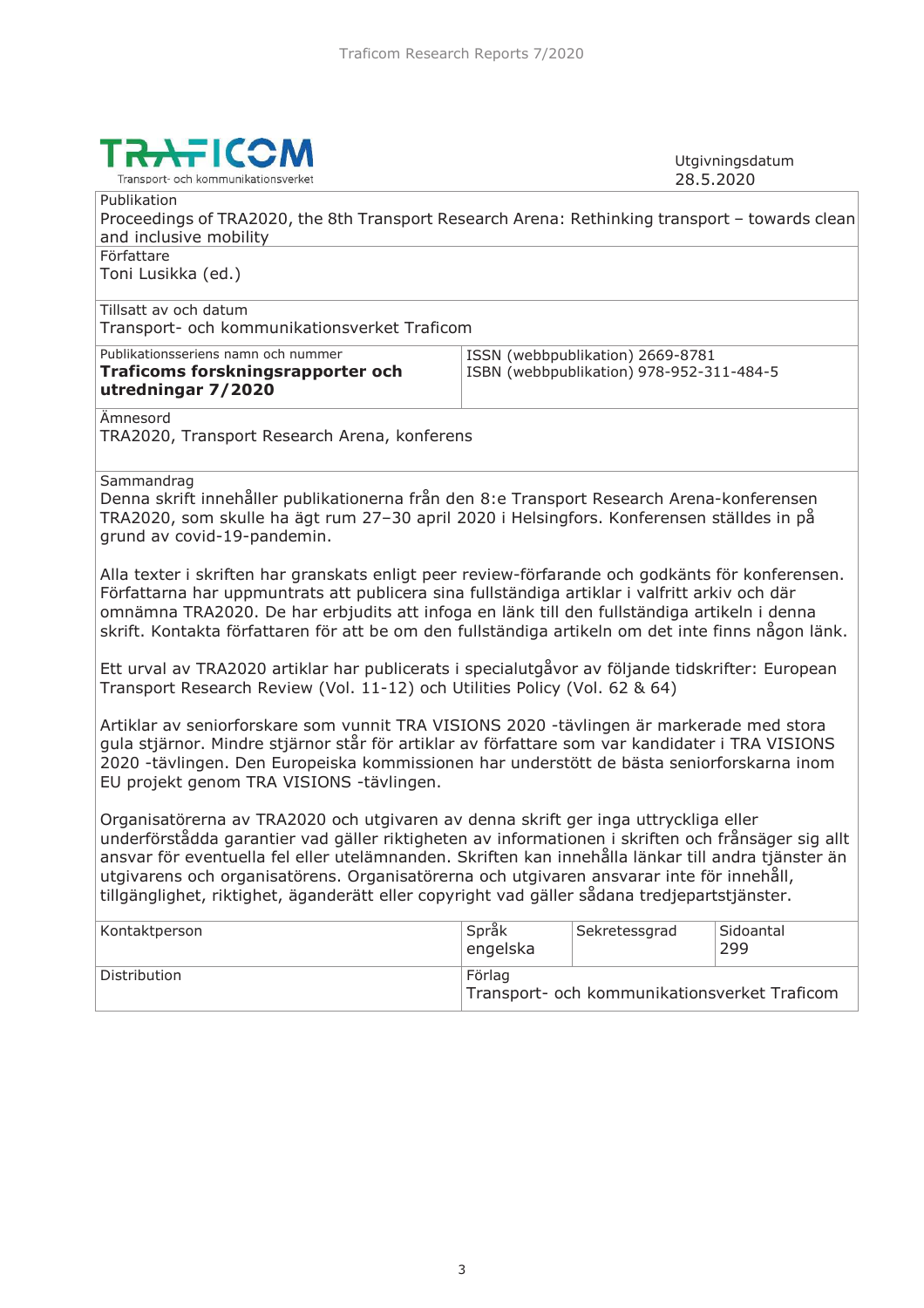#### **FOREWORD**

The main theme of Transport Research Arena 2020 was *"Rethinking transport towards clean and inclusive mobility"*. The 2020 conference focused on climate change mitigation and adaptation as well as the development of user-oriented, accessible and sustainable transport and mobility solutions. Based on this, more specific key themes of TRA2020 were also formed.

Transport Research Arena is, as its name suggests, more than a conference. It is a strategic discussion forum for the European transport sector and the relatedresearch, industry and decision-makers. Once every two years, nearly 2,500 researchers and representatives of the public and private sectors meet to exchange experiences and expertise, explore new trends in the industry and consider is the appropriate allocation of the European research and development funding in the coming years. The hosts and main organisers of TRA2020 are the Finnish Transport and Communications Agency Traficom, the Ministry of Transport and Communications, the Finnish Transport Infrastructure Agency, Business Finland, VTT Technical Research Centre of Finland and the European Commission as co-organiser.

TRA2020 was held in exceptional circumstances. The physical conference was to take place in Helsinki on 27-30 April 2020, but the COVID-19 pandemic prevented the organisation of a physical conference event. Therefore, it was considered important to give the conference papers an appropriate forum in a written publication. The TRA2020 Book of Abstracts contains the abstracts of and links to the conference papers approved for presentation (orally or by poster) in the conference. The publication has been approved by all authors.

Many actors and stakeholders contributed to the high-quality scientific content of TRA2020. First of all, we would like to thank the authors of the conference papers. Conference papers were sought for the 12 key themes of the conference, and a large number of quality paper proposals were received. We would also like to thank the volunteer and professional evaluators who invested their time and expertise in the peer review of the conference papers. This was essential in terms of producing highquality content for TRA2020.

In addition, we would like to thank the members of the TRA2020 Management Committee and Programme Committee for the preparation of the conference programme and for their constructive cooperation. Also, our sincere thanks go to all other active participants, the wide range of stakeholders and colleagues who enabled the set-up of a high-quality programme through their activities. The joint preparation process provided an interesting perspective to the core of European transport research and innovation.

Helsinki, 28 May 2020

**Alina Koskela**, TRA2020 Management Committee Chair, Finnish Transport and Communications Agency Traficom

**Pekka Rajala**, TRA2020 Management Committee Vice-Chair, Finnish Transport Infrastructure Agency

**Pekka Leviäkangas**, TRA2020 Programme Committee Chair, University of Oulu (VTT until 1/2020)

**Mikko Räsänen**, TRA2020 Programme Committee Vice-Chair, Finnish Transport and Communications Agency Traficom

**Ari-Pekka Manninen**, TRA2020 Programme Committee Vice-Chair, Finnish Transport Infrastructure Agency

**Claudio Roncoli**, TRA2020 Programme Committee Vice-Chair, Aalto University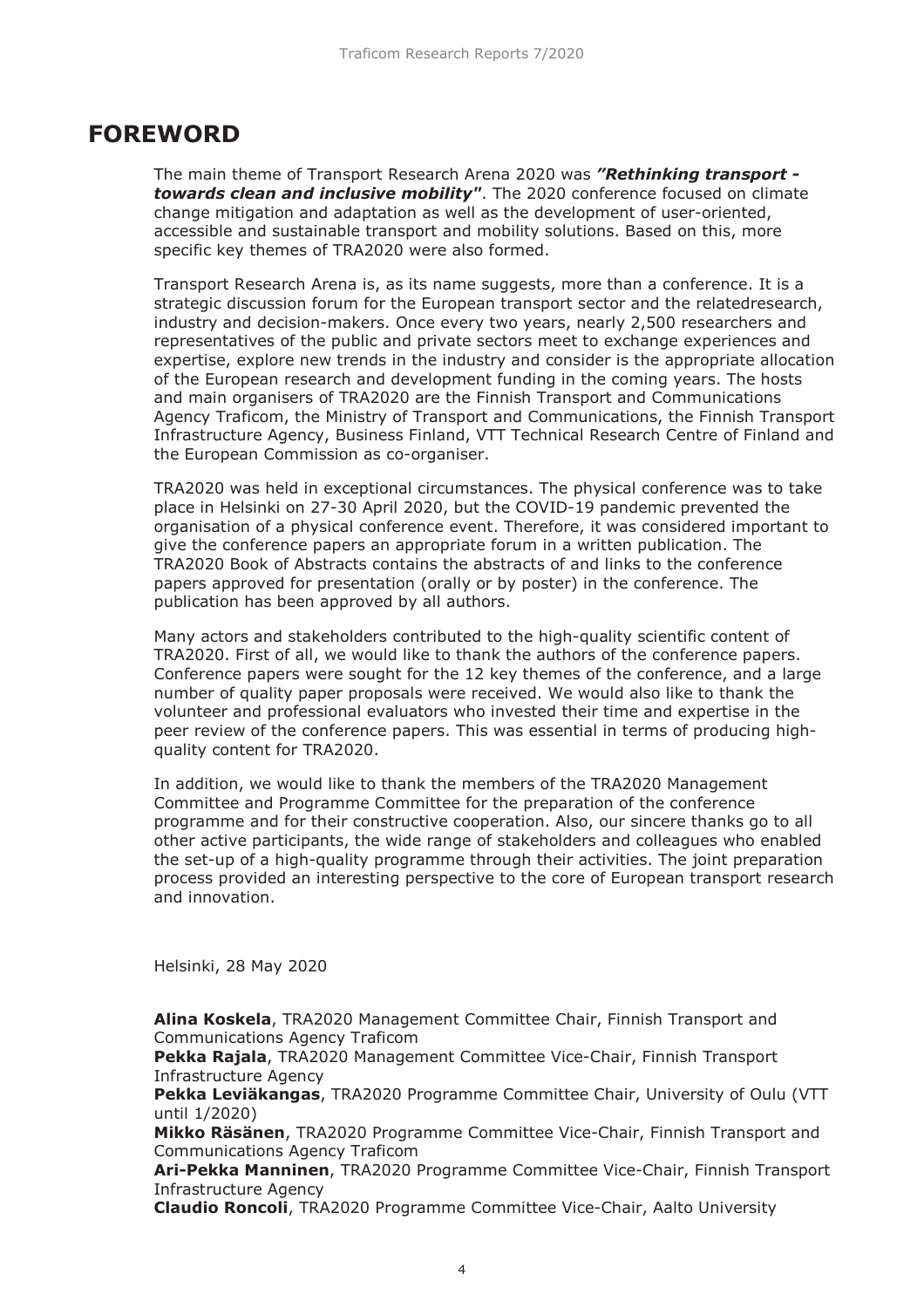## **ESIPUHE**

Transport Research Arena 2020 pääaiheena oli *"Rethinking transport - towards clean and inclusive mobility"*. Vuoden 2020 konferenssissa painottui ilmastomuutoksen hillintä ja siihen sopeutuminen sekä käyttäjälähtöisten, saavutettavien ja kestävien liikenne- ja liikkumisratkaisujen kehittäminen. Tämän pohjalta muotoutuivat myös tarkemmat TRA2020-avainteemat.

Transport Research Arena on nimensä mukaisesti enemmän kuin konferenssi. Se on strateginen keskustelufoorumi eurooppalaiselle liikennealalle, sen tutkimukselle, teollisuudelle ja päättäjille. Kerran kahdessa vuodessa lähes 2500 tutkijaa sekä julkisen ja yksityisen sektorin edustajaa kokoontuvat vaihtamaan kokemuksia ja osaamista, tunnustelemaan alan uusia tuulia ja pohtimaan, mihin eurooppalaista tutkimus- ja kehitysrahoitusta on tarkoituksenmukaista suunnata tulevina vuosina. TRA2020-isäntinä ja -pääjärjestäjinä toimivat Liikenne- ja viestintävirasto Traficom, liikenne- ja viestintäministeriö, Väylävirasto, Business Finland, Teknologian tutkimuskeskus VTT sekä kanssajärjestäjänä Euroopan komissio.

Vuoden 2020 TRA oli poikkeuksellinen. TRA2020 oli määrä toteuttaa Helsingissä 27.- 30.4.2020, mutta COVID-19 -pandemian vuoksi fyysistä konferenssitapahtumaa ei voitu järjestää. Tämän vuoksi oli tärkeää suoda konferenssipapereille arvoisensa foorumi kirjallisen julkaisun muodossa. TRA2020 Book of Abstracts sisältää abstraktit ja linkit kaikkiin konferenssipaperehin, jotka oli hyväksytty esitettäviksi konferenssissa (suullisesti tai posterilla). Kirjoittajat ovat antaneet luvan julkaisuun.

TRA2020-konferenssin laadukas tieteellinen sisältö syntyi monien toimijoiden ja sidosryhmien yhteistyönä. Ensinnäkin osoitamme kiitoksemme konferenssipapereiden laatijoille. Konferenssipapereita haettiin 12 konferenssin avainteemaan, joihin tuli suuri määrä korkeatasoisia paperiehdotuksia. Haluamme kiittää myös kaikkia vapaaehtoisia ja ammattimaisia arvioitsijoita, jotka panostivat aikaansa ja osaamistaan konferenssipaperien vertaisarviointiin. Tämä oli laadukkaan TRA2020 sisällön tuottamisessa erittäin keskeistä.

Lisäksi kiitämme TRA2020 -johtoryhmän ja ohjelmakomitean jäseniä konferenssiohjelman valmisteluista ja rakentavasta yhteistyöstä. Vilpittömät kiitoksemme myös kaikille muille aktiivisille toimijoille, laajalle joukolle sidosryhmätoimijoita ja kollegoita, jotka mahdollistivat toiminnallaan korkeatasoisen ohjelman. Yhteinen valmisteluprosessi tarjosi mielenkiintoisen näköalan eurooppalaisen liikennetutkimuksen ja innovaatioiden ytimeen.

Helsingissä 28.5.2020

**Alina Koskela**, TRA2020 Management Committee -puheenjohtaja, Liikenne- ja viestintävirasto Traficom

**Pekka Rajala**, TRA2020 Management Committee -varapuheenjohtaja, Väylä **Pekka Leviäkangas**, TRA2020 Programme Committee -puheenjohtaja, Oulun yliopisto (VTT 1/2020 asti)

**Mikko Räsänen**, TRA2020 Programme Committee -varapuheenjohtaja, Liikenne- ja viestintävirasto Traficom

**Ari-Pekka Manninen**, TRA2020 Programme Committee -varapuheenjohtaja, Väylä **Claudio Roncoli**, TRA2020 Programme Committee -varapuheenjohtaja, Aaltoyliopisto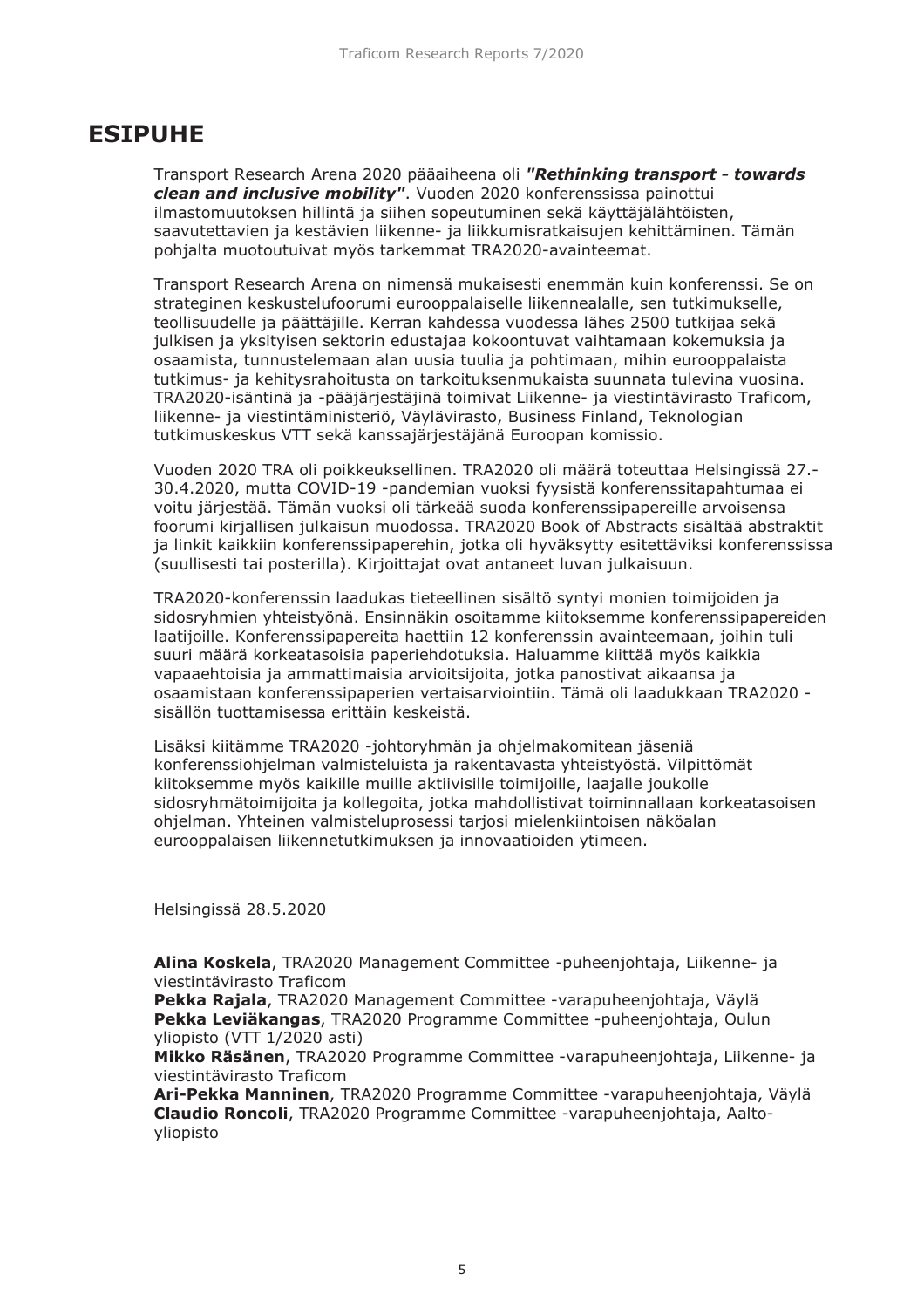## **FÖRORD**

Huvudtemat för Transport Research Arena 2020 var *"Rethinking transport towards clean and inclusive mobility"*. Konferensen 2020 fokuserade på att stävja klimatförändringen och anpassa sig till den samt att utveckla användarorienterade, tillgängliga och hållbara trafik- och transportlösningar. Utifrån detta bildades också mer specifika teman för TRA2020.

Transport Research Arena är, som namnet säger, mer än en konferens. Det är ett strategiskt diskussionsforum för den europeiska transportsektorn, dess forskning, industri och beslutsfattare. En gång vartannat år samlas nästan 2 500 forskare och representanter för den offentliga och privata sektorn för att utbyta erfarenheter och kompetens, känna på branschens nya vindar och fundera på vart det är ändamålsenligt att rikta den europeiska forsknings- och utvecklingsfinansieringen under de kommande åren. Värdar och huvudarrangörer för TRA2020 är Transport- och kommunikationsverket Traficom, kommunikationsministeriet, Trafikledsverket, Business Finland, Teknologiska forskningscentralen VTT och medarrangör är Europeiska kommissionen.

År 2020 var TRA exceptionellt. Den fysiska konferensen var inplanerad den 27–30 april 2020 i Helsingfors men det fysiska konferensevenemanget kunde inte genomföras på grund av pandemin COVID-19. Därför är det viktigt att de konferenspapper som godkändes för TRA2020 får ett värdigt forum i en skriftligt publikation. TRA2020 Book of Abstracts innehåller abstrakten och länkar till de konferenspapper som godkänts för presentation (muntligt eller med poster) i konferensen som skribenten har gett publiceringstillstånd för.

Det högklassiga vetenskapliga innehållet av TRA2020 tillkom genom samarbete mellan många aktörer och intressegrupper. För det första vill vi uttrycka vårt tack till dem som utarbetat konferenspappren. Vi sökte konferenspapper för tolv av konferensens nyckelteman och vi fick ett stort antal bra pappersförslag.

Vi vill också tacka alla frivilliga och professionella bedömare som gav sin tid och sitt kunnande för den kollegiala granskningen av konferenspapper. Detta var mycket viktigt för att skapa ett högklassigt TRA2020 -innehåll.

Vi tackar också medlemmarna i ledningsgruppen för TRA2020 och programkommittén för förberedelserna och det konstruktiva samarbetet kring konferensprogrammet. Vi vill även rikta vårt uppriktiga tack till alla andra aktiva aktörer, de många intressentgruppsaktörerna och kollegerna som genom sin verksamhet möjliggjorde ett högklassigt program. Den gemensamma beredningsprocessen erbjöd ett intressant perspektiv på kärnan i den europeiska trafikforskningen och innovationerna.

Helsingfors den 28 maj 2020

**Alina Koskela**, ordförande för TRA2020 Management Committee, Transport- och kommunikationsverket Traficom

**Pekka Rajala**, viceordförande för TRA2020 Management Committee, Trafikledsverket **Pekka Leviäkangas**, ordförande för TRA2020 Programme Committee, Uleåborgs universitet (VTT fram till 1/2020)

**Mikko Räsänen**, viceordförande för TRA2020 Programme Committee, Transport- och kommunikationsverket Traficom

**Ari-Pekka Manninen**, viceordförande för TRA2020 Programme Committee, Trafikledsverket

**Claudio Roncoli**, viceordförande för TRA2020 Programme Committee, Aaltouniversitetet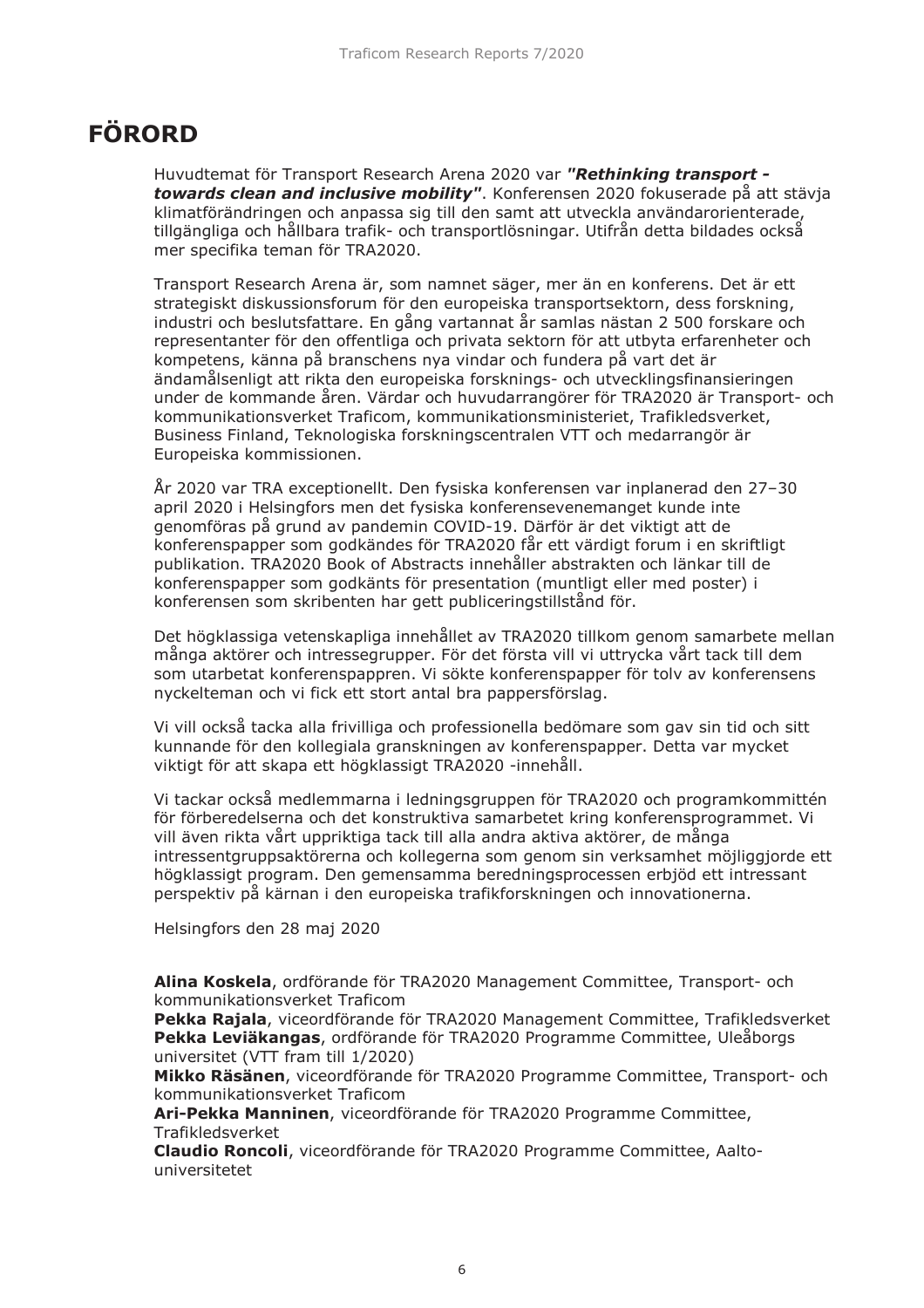#### **Table of Contents**

| 1 |      |                                                                                      |
|---|------|--------------------------------------------------------------------------------------|
|   | 1.1  | Scientific and technical session 1: The institutional and user responses to climate  |
|   | 1.2  | Scientific and technical session 2: Zero emission mobility 15                        |
|   | 1.3  | Scientific and technical session 3: Clean mobility policies20                        |
|   | 1.4  | Scientific and technical session 4: City stories on sustainable and clean            |
|   | 1.5  | Scientific and technical session 5: Green shipping and clean ports 31                |
|   | 1.6  | Scientific and technical session 6: Air quality, noise and particulate emissions37   |
|   | 1.7  | Scientific and technical session 7: Clearing roadblocks for mobility as a service 43 |
|   | 1.8  | Scientific and technical session 8: Shared and servitised mobility 49                |
|   | 1.9  | Scientific and technical session 9: Data and big data in mobility 55                 |
|   | 1.10 | Scientific and technical session 10: Safety through data, digitalisation and         |
|   | 1.11 | Scientific and technical session 11: Novel perspectives to C-ITS and autonomous      |
|   | 1.12 | Scientific and technical session 12: Future of automated transport                   |
|   | 1.13 |                                                                                      |
|   | 1.14 | Scientific and technical session 14: Travel behaviour and needs 85                   |
|   | 1.15 | Scientific and technical session 15: Vehicles, vehicle systems and technologies 91   |
|   | 1.16 | Scientific and technical session 16: Acceptance of automated transport100            |
|   | 1.17 | Scientific and technical session 17: Modelling of traffic flow107                    |
|   | 1.18 | Scientific and technical session 18: Collaborative urban planning and stakeholder    |
|   | 1.19 | Scientific and technical session 19: Safety and security in cyberspace120            |
|   | 1.20 | Scientific and technical session 20: Service provision and quality125                |
|   | 1.21 | Scientific and technical session 21: Simulation, modelling and algorithms -          |
|   | 1.22 | Scientific and technical session 22: Smart city mobility solutions  135              |
|   | 1.23 | Scientific and technical session 23: Rethinking public transport, commuting and      |
|   | 1.24 | Scientific and technical session 24: Thought - tried - tested - taken to use; Test   |
|   | 1.25 | Scientific and technical session 25: Electrification and energy alternatives I151    |
|   | 1.26 | Scientific and technical session 26: Electrification and energy alternatives II159   |
|   | 1.27 | Scientific and technical session 27: Catering non-motorised transport 166            |
|   | 1.28 | Scientific and technical session 28: Pedestrian safety and Vulnerable Road           |
|   | 1.29 | Scientific and technical session 29: Tomorrows Europeans railways175                 |
|   | 1.30 | Scientific and technical session 30: New technologies for railways 183               |
|   | 1.31 | Scientific and technical session 31: Insights into system resilience190              |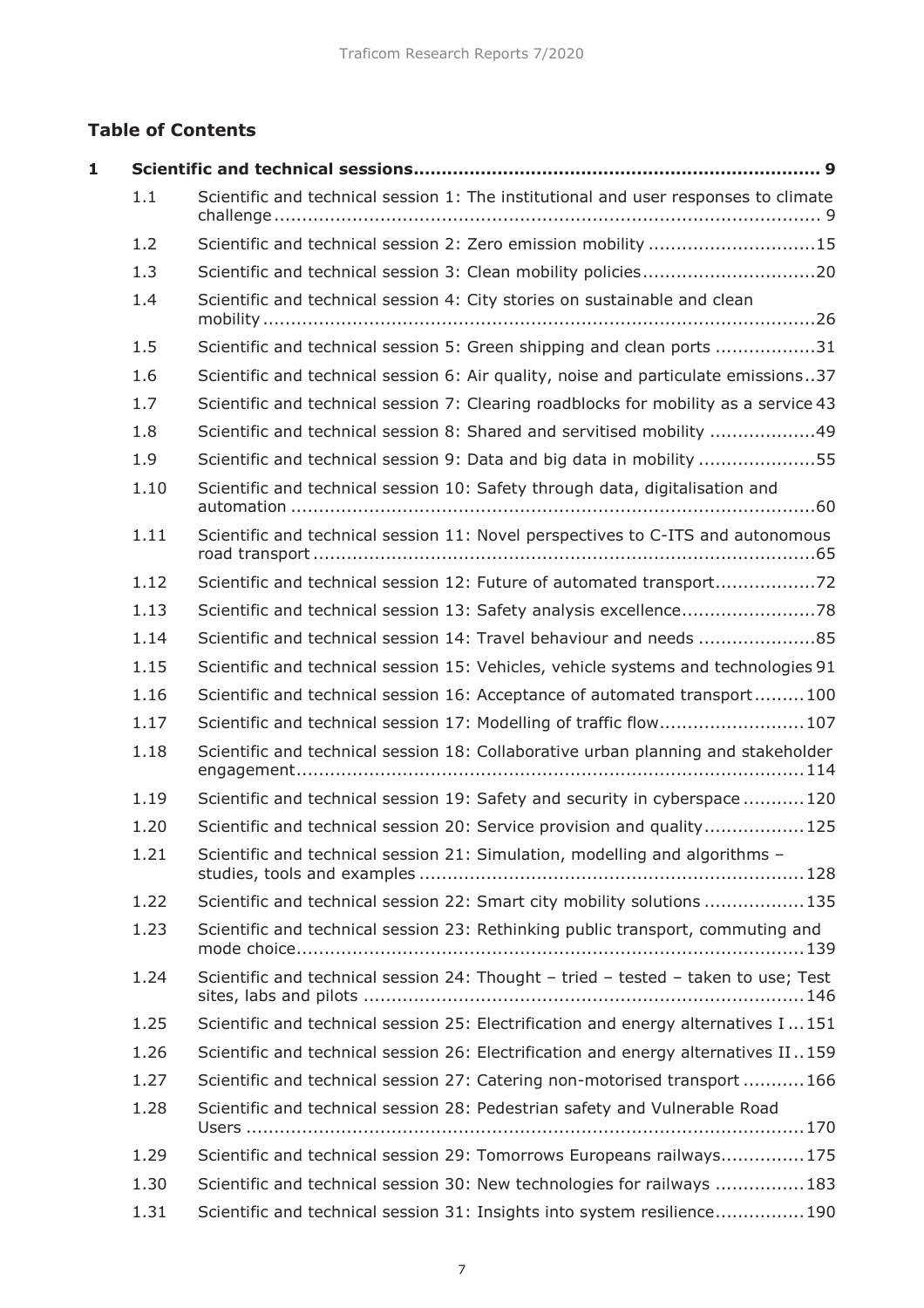| 1.32 | Scientific and technical session 32: Infrastructures for the era of automation. 195 |
|------|-------------------------------------------------------------------------------------|
| 1.33 | Scientific and technical session 33: Aviation - market and technology trends. 202   |
| 1.34 | Scientific and technical session 34: Novel views on risk and safety                 |
| 1.35 | Scientific and technical session 35: Innovations in logistics and freight214        |
| 1.36 | Scientific and technical session 36: Railways safety and reliability visions  222   |
| 1.37 | Scientific and technical session 37: Best practices for infrastructure safety and   |
| 1.38 | Scientific and technical session 38: Waterborne - pushing technology forward233     |
| 1.39 | Scientific and technical session 39: Exploring shipping and maritime                |
| 1.40 | Scientific and technical session 40: Drivers' and humans' behaviour and their       |
| 1.41 | Scientific and technical session 41: Research in pavement and material              |
| 1.42 | Scientific and technical session 42: Maintenance and asset management260            |
| 1.43 | Scientific and technical session 43: Gender neutrality and special groups           |
| 1.44 | Scientific and technical session 44: Corridors - connecting markets in a            |
| 1.45 | Scientific and technical session 45: Innovation for a multimodal society 275        |
| 1.46 | Scientific and technical session 46: Advances in Public-Private Partnerships279     |
| 1.47 | Scientific and technical session 47: Building human capital for the future mobility |
| 1.48 | Scientific and technical session 48: Perspectives on policy, regulation and         |